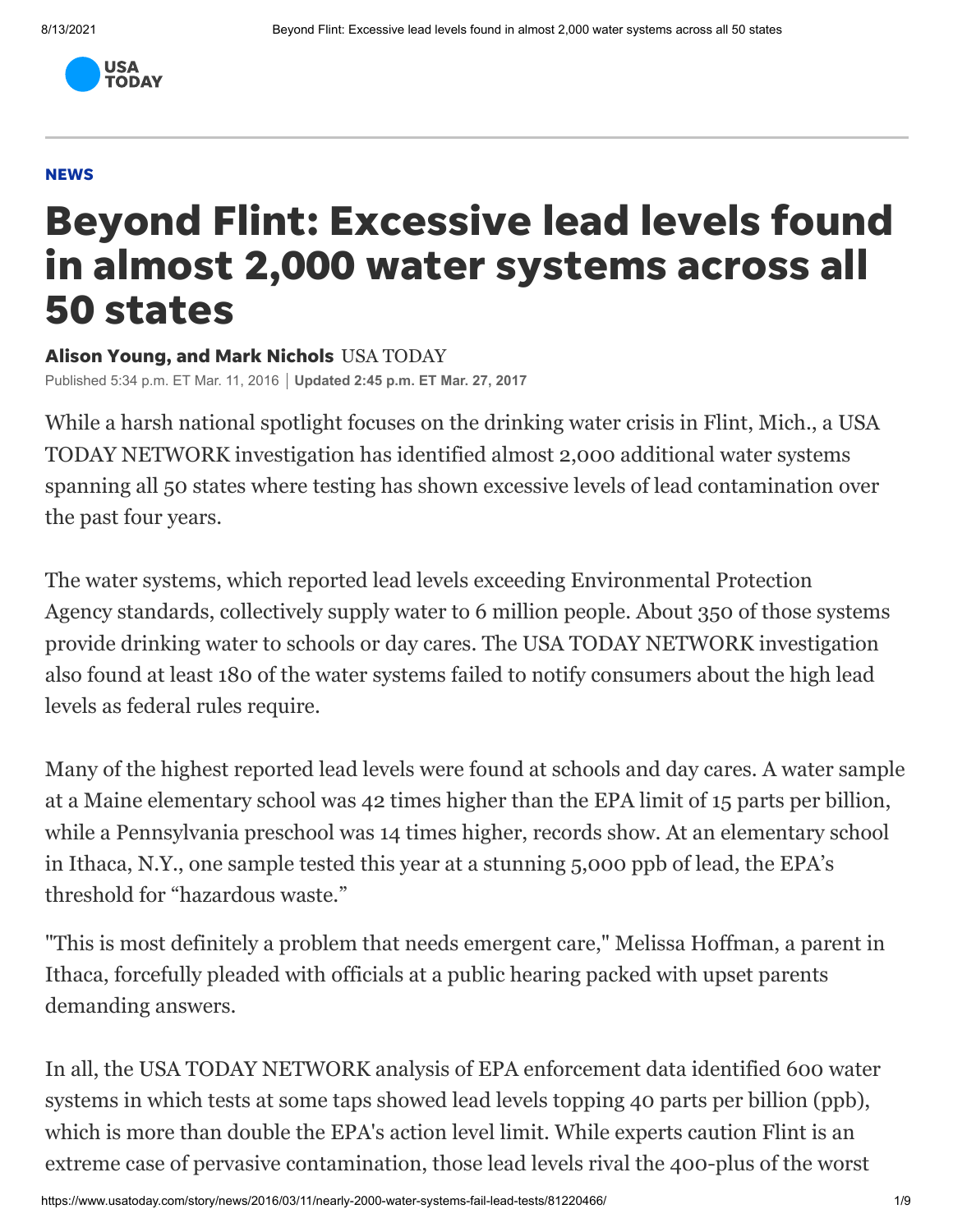samples in far more extensive testing of around 15,000 taps across Flint. The 40 ppb mark also stands as a threshold that the EPA once labeled on its website an "imminent" health threat for pregnant women and young children.

Even at small doses, lead poses a health threat, especially for pregnant women and young children. Lead can damage growing brains and cause reduced IQs, attention disorders and other problem behaviors. Infants fed formula made with contaminated tap water face significant risk. Adults are not immune, with evidence linking lead exposure to kidney [problems, high blood pressure and increased risks of cardiovascular deaths.](https://www.usatoday.com/story/news/nation/2016/03/16/what-lead-levels-in-water-mean/81534336/) The EPA stresses there is no safe level of lead exposure.

Most Americans get their drinking water from a fragmented network of about 155,000 different water systems serving everything from big cities to individual businesses and school buildings. The EPA determines that a system has exceeded the lead standard when more than 10% of samples taken show lead levels above 15 parts per billion. It's called an "action level" because, at that level, water systems are required to take action to reduce contamination. But enforcement, which is implemented state by state, can be inconsistent and spotty. Some 373 systems have failed repeatedly, with tests continuing to find excessive lead in tests months or even years later, the EPA data shows. What's more, the systems have widely varying levels of financial resources and staff training.

Amid cotton fields in Lamesa, Texas, for example, tests last year showed lead contamination more than seven times the EPA limit at Klondike Independent School District, which serves 260 students in a single K-12 building. "Some things just slip by," said the school superintendent Steve McLaren when pressed about skipping a round of testing in 2014. In a tiny school system, McLaren said leaders "wear a lot of hats." At times he's served as principal and bus driver, in addition to being superintendent and in charge of the drinking water system. The school replaced drinking fountains, and plans to replace its entire water system next fall. McLaren said he's concerned about how high lead levels might affect students and understands the need for action. But he said, "Our kids are strapping and healthy, and they've been drinking this water all their lives."

The testing required by the government can include samples from as few as five or 10 taps in a year, or even over multiple years. The system is designed only to give an indication of whether homes or buildings with lead pipes and plumbing may be at higher risk of lead leaching into water. Even the biggest water systems in cities are required to test just 50 to 100 taps.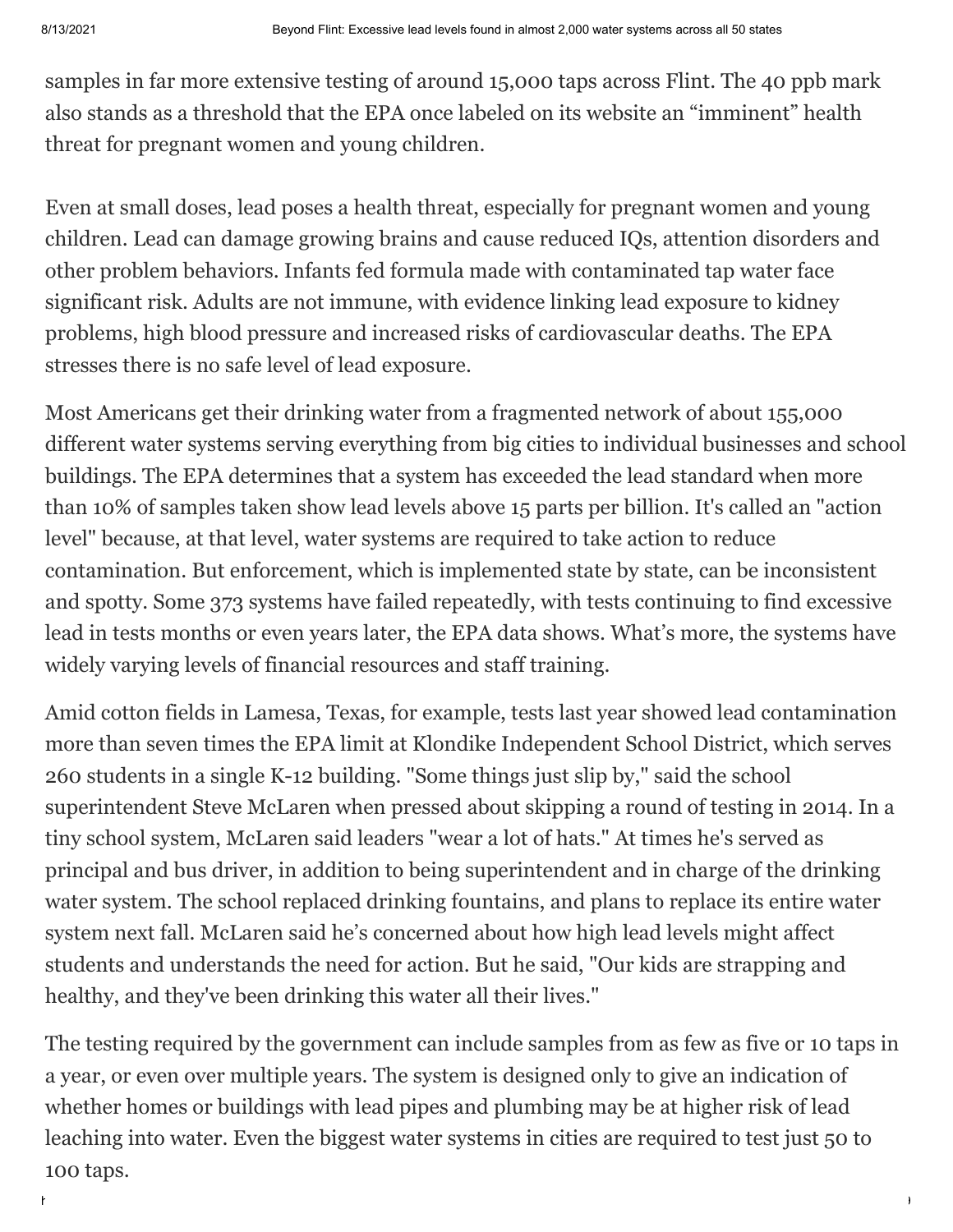The limited and inconsistent testing means the full scope of the lead contamination problem could be even more widespread. People in thousands more communities served by water systems that have been deemed in compliance with the EPA's lead rules have no assurance their drinking water is safe from the brain-damaging toxin.

"This is just a case where we have a rule that's not been adequately protective," said Lynn Goldman, a former EPA official and dean of George Washington University's school of public health. "The entire design of the regulation doesn't tell you about your own water."

Drinking water typically isn't contaminated with lead when it leaves the treatment plant. It becomes contaminated as it travels through lead service lines on individual properties and lead plumbing fixtures inside homes. At best, the EPA's rules and testing are a sentinel system, alerting officials of the need to treat their water with anti-corrosion chemicals. Doing so reduces, but does not eliminate, the lead in water reaching the tap.

[How much lead in water poses an imminent threat?](https://www.usatoday.com/story/news/nation/2016/03/16/what-lead-levels-in-water-mean/81534336/)

There are about 75 million homes across the country built before 1980, meaning they're most likely to contain some lead plumbing. That's more than half of the country's housing units, according to the Census Bureau. The heaviest concentrations are in New York, Rhode Island, Massachusetts, Connecticut and Pennsylvania.

"You would hope that the cities and the counties and the state and the federal government would be holding people's feet to the fire when it comes to providing quality water to the consumer if there is an issue," said Terry Heckman, a board member at the Arizona Water Quality Association, a group that represents water systems. "That's what the government is supposed to do, is look over the general welfare of the populace."

Experts say what happened in Flint is an extreme case and helps show how the limited testing required by the EPA provides only a crude indicator of systems where harmful levels of lead may be in water at homes with lead pipes.

The struggling city of about 100,000 people passed the government's required lead tests. But one resident's vocal complaints spurred extra tests at her home, revealing shocking levels of lead contamination: 104 to 13,200 ppb. The crisis worsened as independent researchers tested 300 samples across the city, revealing homes with high lead levels that the government-mandated tests missed. More than 10% contained at least 27 ppb of lead. Since then, regulators conducted another 15,000 tests. More than 1,000 samples show lead above the 15 ppb limit, and more than 400 show dangerous levels above 40 ppb.

https://www.usatoday.com/story/news/2016/03/11/nearly-2000-water-systems-fail-lead-tests/81220466/ 3/9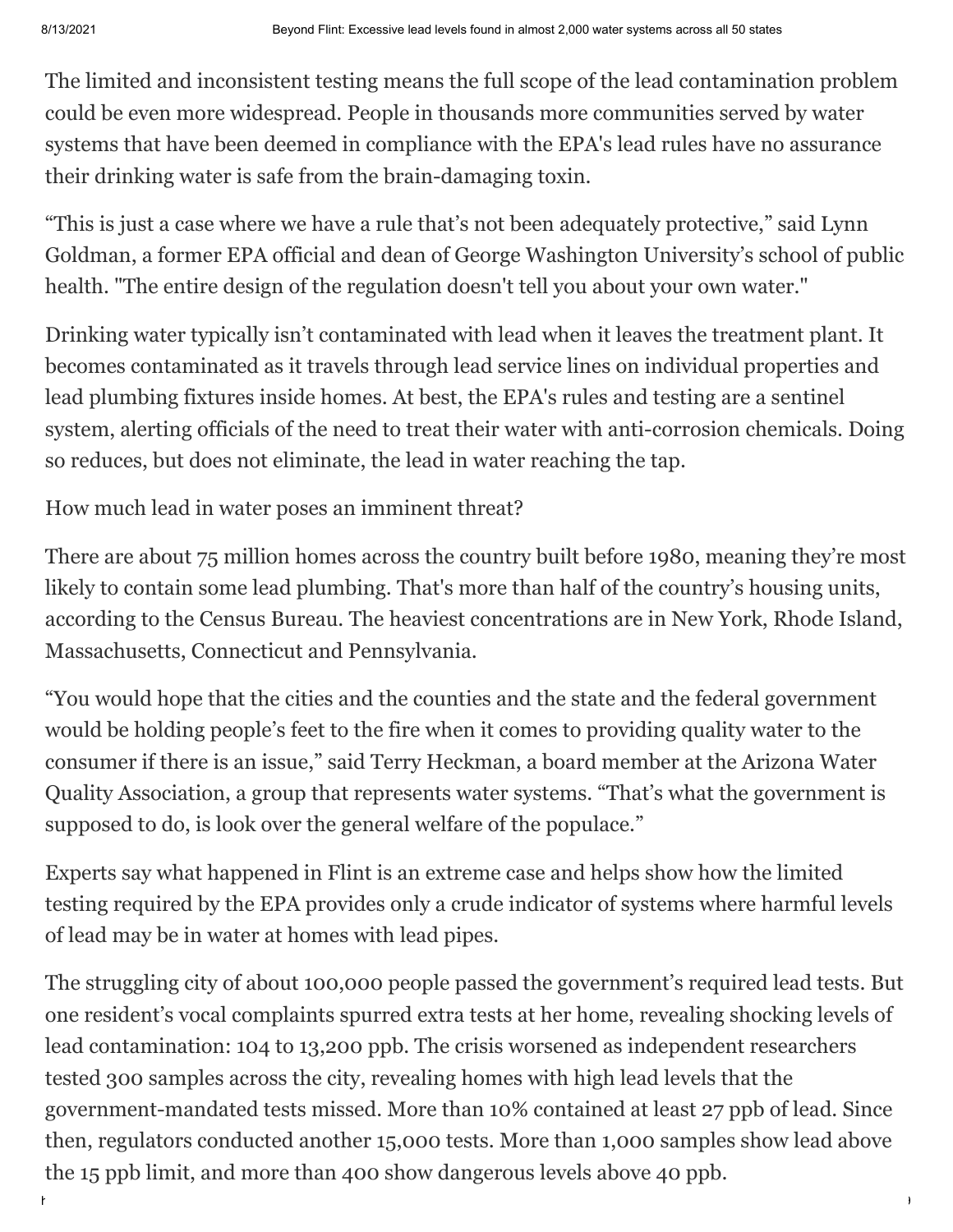One unique factor in Flint: the water department changed to a corrosive river water source, then failed to treat it with anti-corrosion chemicals. The result: a pervasive contamination problem as the insides of old lead pipes broke down and released a torrent of poison.

Yet the fundamental risk factor in Flint – [old lead service lines that deliver water to homes](https://youtu.be/nQSRWovWfvo), plus interior plumbing containing lead – is a common problem for tens of millions of homes mostly built before 1986. Unlike other contaminants that can be filtered out at the water plant, lead usually gets into drinking water at the end of the system, as it comes onto individual properties and into homes.

At greatest risk, experts say, are an estimated 7.3 million homes connected to their utility's water mains by individual lead service lines -- the pipe carrying water from the main under the street onto your property and into your home. The water passes through what amounts to "a pure lead straw," said Marc Edwards, a Virginia Tech environmental engineering professor who has studied water contamination in Flint and a similar, earlier crisis in Washington, D.C.

Lead service lines were mostly installed before the 1930s, although some communities continued to lay lead pipes for decades longer.

The way tap water becomes contaminated  $-$  at or even inside individual homes  $-$  poses a vexing problem for regulators, utilities and consumers. A home with a lead service line and older internal plumbing may have high levels of lead in its tap water. But a nearby, newly constructed home may have no lead contamination. The only way to know if your house is at risk is to find out about its water line and plumbing.

"People are legitimately concerned about what they're hearing in the wake of Flint," said Lynn Thorp, of the advocacy group Clean Water Action, who recently served on a federal work-group on lead in drinking water. "As long as we have lead in contact with drinking water, we can have exposure at the tap."

Thorp said consumers need to become educated about any risks at their individual homes.

Under the EPA's Lead and Copper Rule, implemented in 1991, the government's approach for protecting people from lead in drinking water has relied heavily on water systems monitoring for indications that their water has become more corrosive. The more corrosive the water, the more lead will be drawn out of pipes. Treatment of water with anti-corrosion chemicals can only reduce, not eliminate, lead from leaching into tap water in invisible and tasteless doses.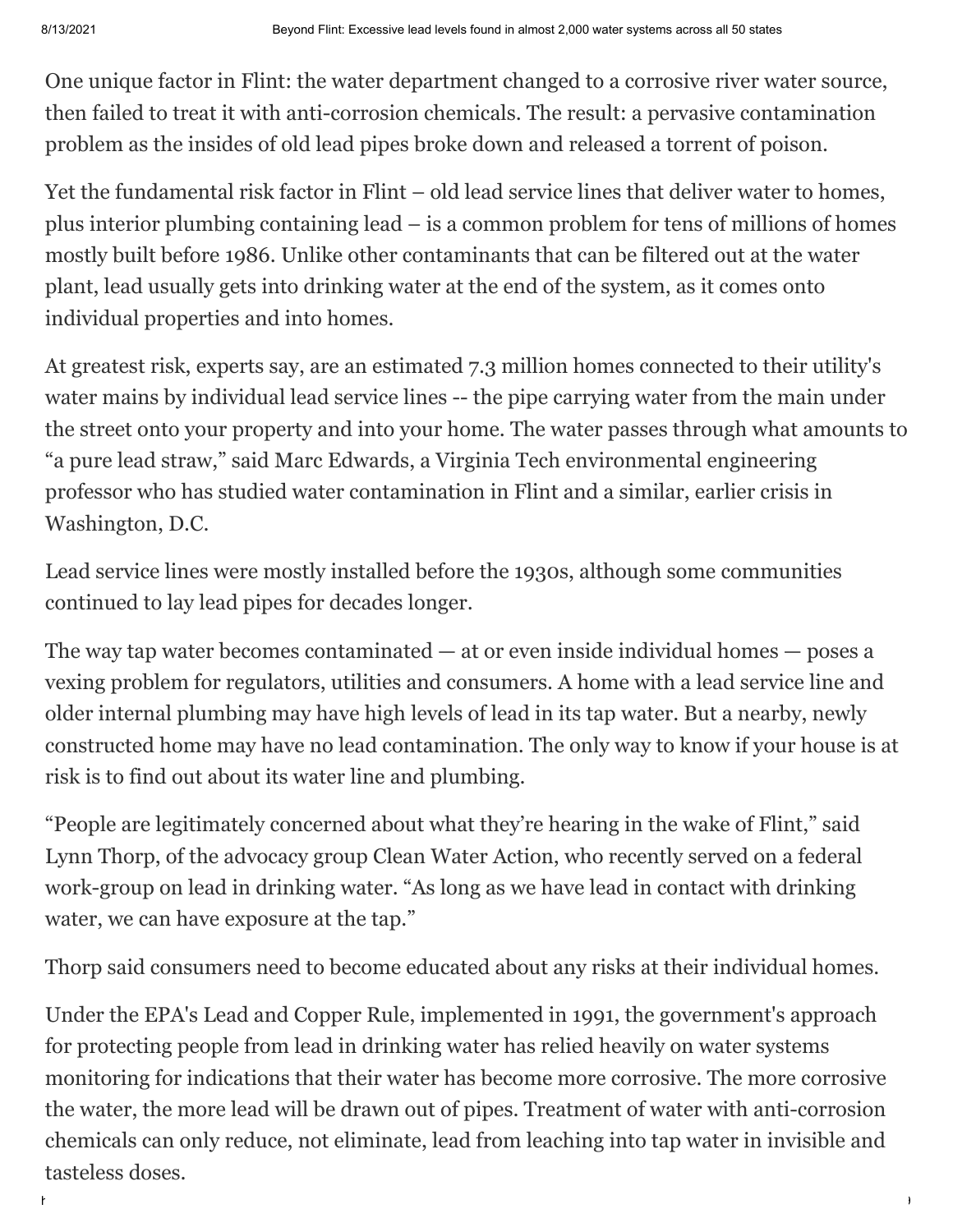That's why the EPA's National Drinking Water Advisory Council wrote agency leaders in December calling for removing lead service lines "to the greatest degree possible." It's a daunting recommendation since in most cases, the water utility owns part of the line and the rest belongs to the homeowner. A credit ratings firm warned this month that replacing lead service lines could cost tens of billions of dollars.

"We're now dealing with a legacy issue on private property distributed throughout many communities," said Tracy Mehan, the American Water Works Association's executive director of government affairs. The cost to replace each service line can range from hundreds to thousands of dollars.

Meanwhile, the EPA advisory council, whose members include experts from water utilities and state agencies, recommended that EPA take numerous steps to strengthen the existing regulation. They include developing a "household action level" that would trigger public health actions when lead contamination reaches certain levels and ensuring the public receives more information about the risks they face.

In addition, state water regulators say, federal officials need to tell water utilities what level of lead contamination indicates an acute health risk that should trigger a "do not drink" alert to all of the systems' customers. The EPA is evaluating the recommendations and expects to propose revisions to its lead contamination regulations in 2017.

"We really recognize there's a need to strengthen the rule," Joel Beauvais, deputy assistant administrator for EPA's Office of Water, said in an interview.

While he characterized Flint as an outlier, he said, "There's no question we have challenges with lead in drinking water across the country. Millions of lead service lines in thousands of systems."

Changing the rules could take at least a year. Beauvais said the EPA is working now to make sure states fully enforce existing rules. The agency last month sent letters to governors and state regulators calling for greater attention to drinking water oversight. While federal rules are made by the EPA, they're enforced by the states.

Because of Flint, some utilities and state water regulators said they were already taking a closer look at water systems where testing identified excessive lead.

"It has caused a sort of shock wave through the drinking water industry generally," said Jim Taft, executive director of the Association of State Drinking Water Administrators. States are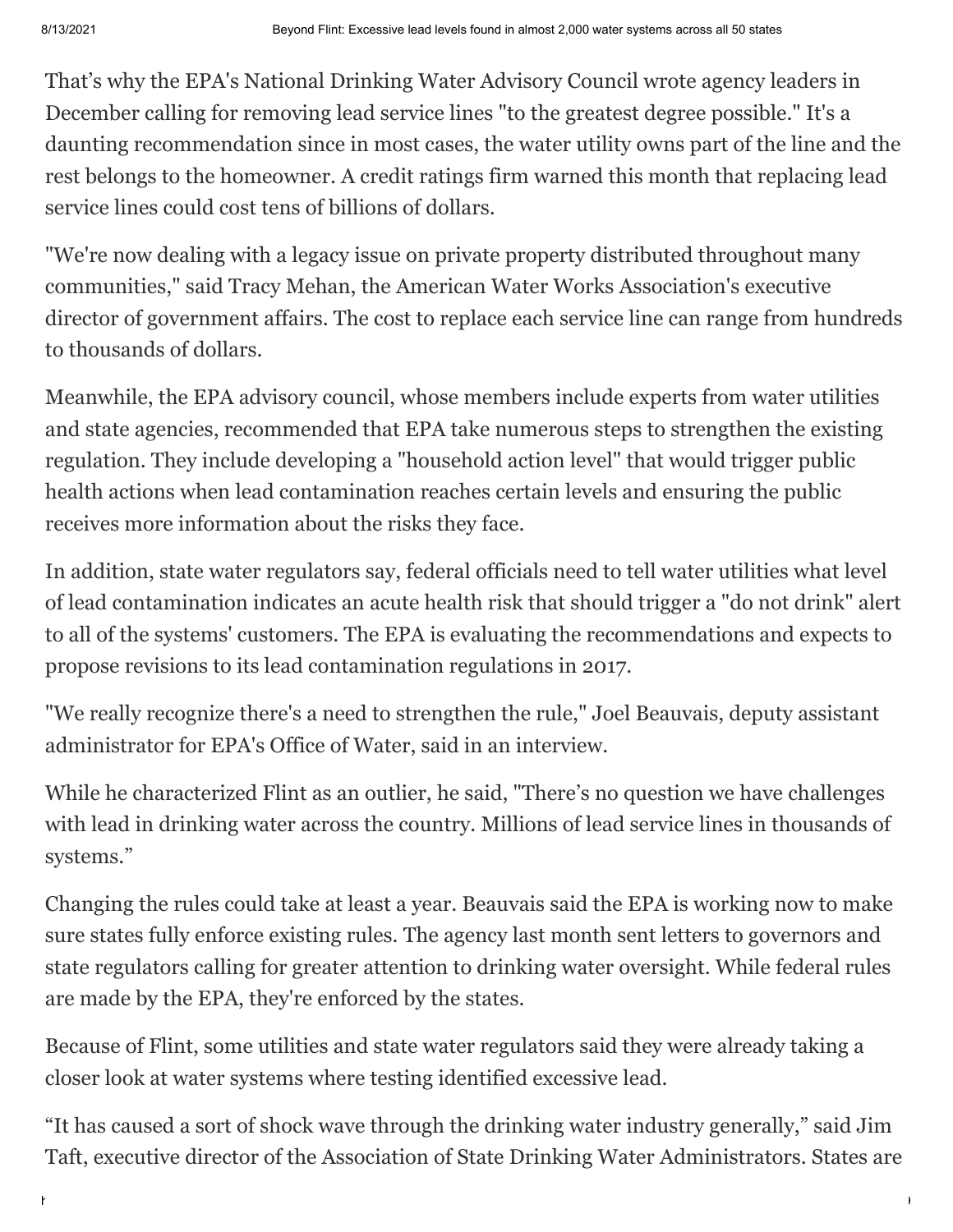looking at water systems' performance and oversight, he said, "to make sure we're not missing something."

At a trailer home at the Maple Ridge Mobile Home Park in Corinna, Maine, Christi Woodruff recalls the notice hung on her door last year alerting her to potential lead contamination in the neighborhood.

A mom with an 8-year-old daughter, Woodruff initially planned to get her water tested. But, she shrugged it off after the park's landlord told her testing was unnecessary. "The manager said not to worry because it was only certain trailers ... He didn't think my trailer was one of them," she said.

Property manager Randy Dixon blamed tap water from a single old trailer with lead-soldered copper pipes for causing the park's water to fail the EPA's testing. He then told a USA TODAY NETWORK reporter to stop interviewing residents.

The analysis of EPA's data show the Maine park is among almost 2,000 water systems flagged for having an "action level exceedance" for lead during 2012 through 2015. That generally means more than 10% of tap water samples taken during a testing period showed lead contamination above 15 ppb.

If you're living in a home with a lead service line and received a notice about possible lead contamination, "it's a good idea to get your water tested," said Beauvais, the EPA water office official.

Most of the water systems that failed the EPA's lead standard serve anywhere from a few hundred to several thousand people each, often running their lines to homes in rural communities, or managing water for individual schools or businesses in remote areas.

In Lake Mills, Wisc., about 50 miles west of Milwaukee, EPA records show the utility serving water to 5,300 people failed lead tests in 2013, 2014 and again in 2015 with some readings several times the federal limit.

Paul Hermanson, director of Public Works, said Lake Mills sent fliers with water bills since 2010 urging residents in older homes to run their water 15 to 30 seconds before using it. The idea behind not using the first water out of the tap is to avoid drinking water that's been touching the old pipes and has the greatest risk of containing lead. "I don't know that there's a good solution to it other than running the water," he said.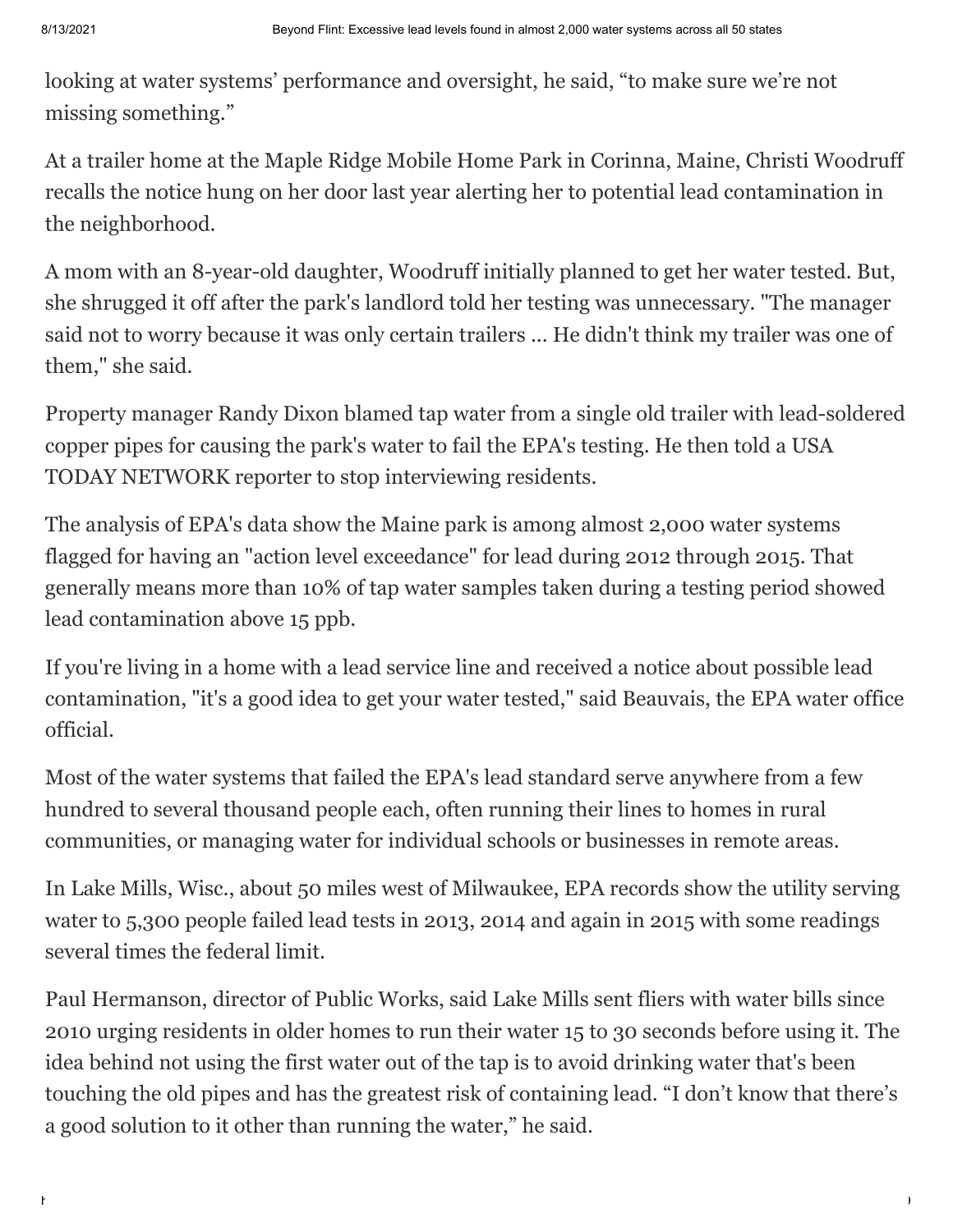Some of the older homes in the growing bedroom community of Firestone, Colo., about 30 miles north of Denver, tested for excessive lead four times since 2014, records show. Town officials said they have repeatedly notified their 9,500 water customers of potentially harmful lead levels and distributed information explaining how to reduce risk. "The fact that they haven't fixed this, that's annoying," said resident Heath Gaston.

The USA TODAY NETWORK analysis showed three of every four water systems that exceeded the lead standard from 2012 to 2015 served 500 people or less. They often lack the resources and staff expertise of larger systems. "Some of these small systems don't even have a full-time operator," said Taft, of the state water regulators association. They may rely on one person, responsible for several systems, he said. In the case of schools, the same staff that does building maintenance may be managing the water system.

But nearly 70 of the systems with excessive lead findings during the past four years each provide water to at least 10,000 people. They include:

Passaic Valley Water Commission, New Jersey: More than 315,000 people are served by the water system in the industrialized area of northern New Jersey with a history of other pollution crises. It failed to meet EPA's lead standards during two testing periods last year and one in 2012. Commission officials said a \$135 million construction project is underway to improve corrosion control. The utility officials also are publicly encouraging more people to participate in its lead-testing program.

New Bedford, Mass.: This municipal water system, which serves about 95,000 in a seaport city about an hour south of Boston, has been cited for excessive lead in 2014 and early 2015, EPA data show. Ron Labelle, the city's public infrastructure commissioner, said the area's housing is among the oldest in the Northeast and some still have lead service lines. A consultant has helped improve the system's anti-corrosion treatments, he said, and the city passed its most recent testing in December. Additional testing will be done this spring.

Bangor Water District, Maine: More than 28,000 people receive water from this system, which exceeded EPA's lead standards three times in 2012 and 2013. Operators tweaked chemicals used in its corrosion control program, and have been in compliance since.

When testing does reveal high lead levels, the USA TODAY NETWORK found many people were not warned as required. Of the 180 cited for failing to notify the public, almost half were cited more than once, records show.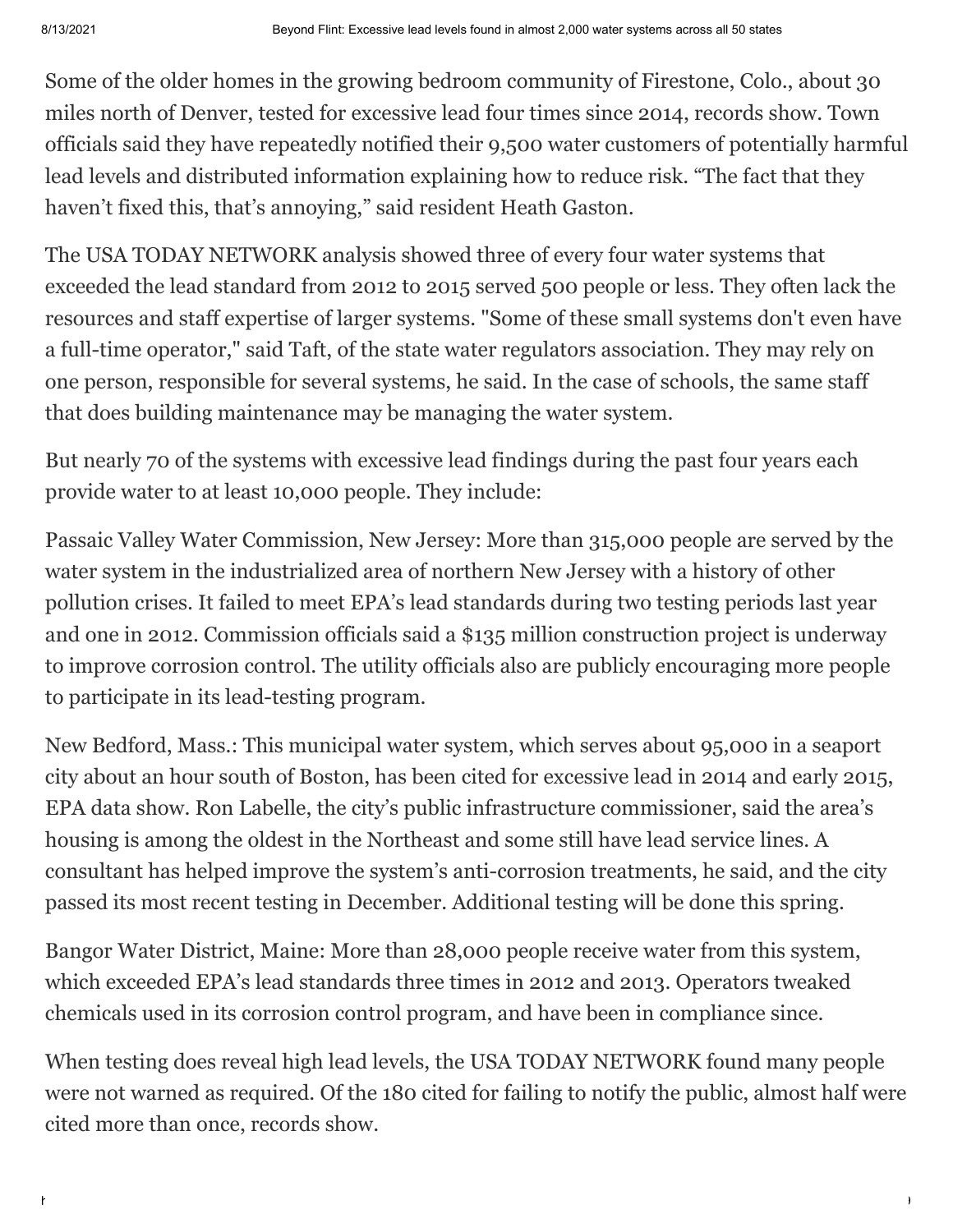[In Ohio, in the past year, seven water systems serving a combined 8,800 customers failed to](https://www.usatoday.com/story/news/local/2016/02/29/sebring-ohios-lead-problem/81099964/) notify residents of potential lead contamination within 60 days as required.

Tests found excessive lead last summer at homes in the village of Sebring. The water system didn't alert customers until January, after Flint started making national headlines. The Ohio EPA placed two employees on leave while investigating. State records show six other Ohio water systems also did not provide timely warnings to residents after failing lead tests. The systems supply water to mobile home parks, a subdivision, an arboretum and a church and its day care.

In Arizona, several water systems that found unsafe amounts of lead in drinking water samples taken several years ago failed to act until February, after the USA TODAY NETWORK began requesting data about lead levels in drinking water.

The principal at a boarding school near the Navajo Reservation was unaware until February that water from a faucet in a church at the property tested high for lead in 2013. Operators of a small water utility near the Mexico border and a small community system in eastern Arizona both had high lead test results in 2013. One said he didn't know any action was needed. The other conceded the lack of action was an oversight.

Misael Cabrera, director Arizona Department of Environmental Quality, acknowledged lapses in following up with some water systems. Cabrera said he's since asked all water providers for high lead levels to notify their customers. His department also is creating a system to better track compliance.

Without strong action by regulators, problems can fester, especially in small systems with limited resources.

In southeastern Oklahoma's Latimer County, a rural water system serving about 1,500 people has had excessive lead levels during seven testing periods since 2013, EPA data show. The Latimer County Rural Water District #2 failed more tests in the past three years than any water system in the country.

Little has been done to fix the problem. The Latimer #2 district points its finger at its water supplier, and the supplier blames homeowners for not replacing bad plumbing.

"There's nothing we can do," said Linda Petty, office manager for the Latimer #2 district, which doesn't treat its own water. Latimer buys its water from the nearby Sardis Lake Water Authority. "We're at their mercy," she said.